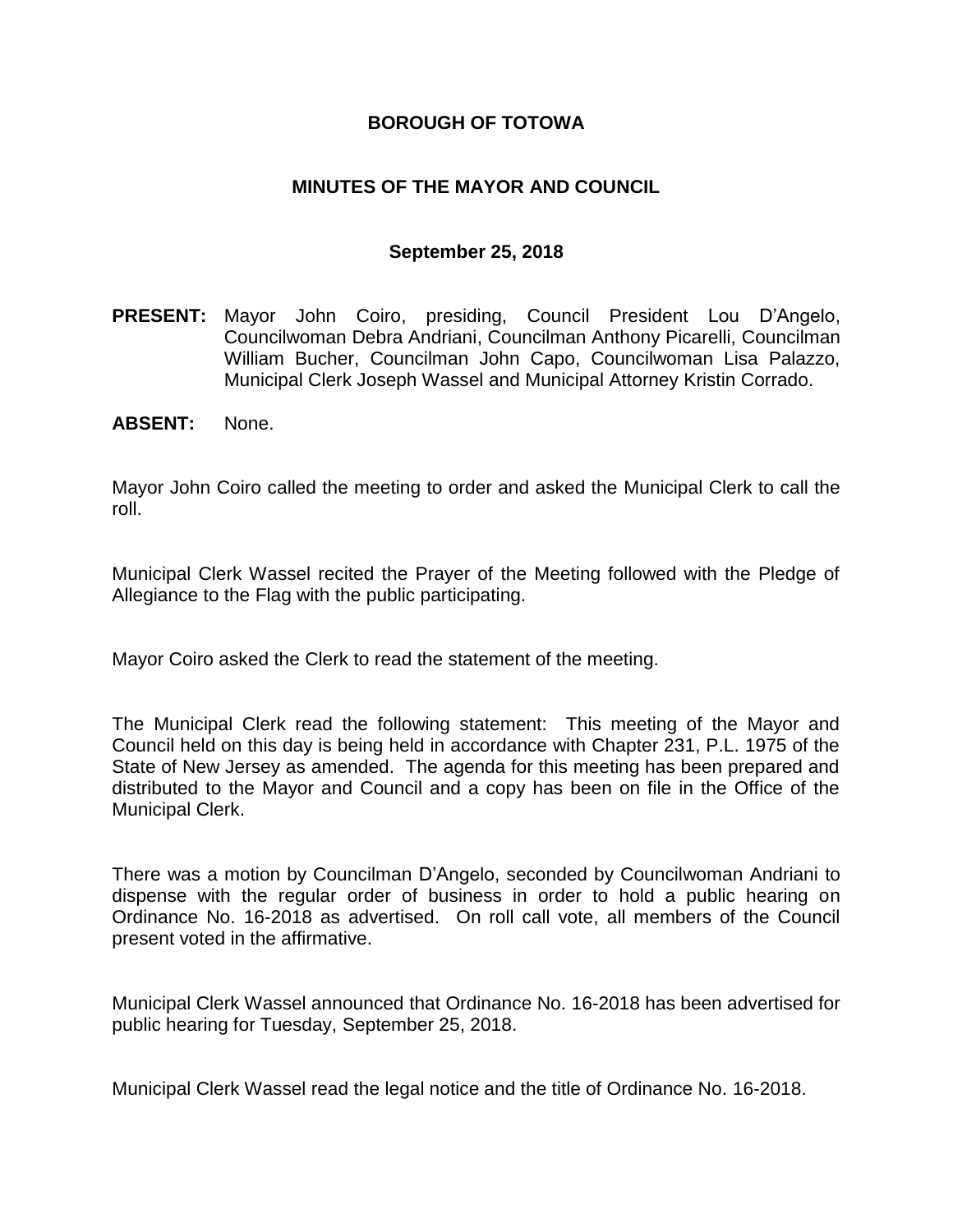There was a motion by Councilman D'Angelo, seconded by Councilwoman Andriani to open the public hearing. On roll call vote, all members of the Council present voted in the affirmative.

Mayor Coiro asked if any citizens wished to be heard on Ordinance No. 16-2018.

CITIZENS HEARD:

There were no citizens who wished to be heard.

There was a motion by Councilman D'Angelo, seconded by Councilwoman Andriani to close the public hearing. On roll call vote, all members of the Council present voted in the affirmative.

Municipal Clerk Wassel read Ordinance No. 16-2018 by title:

## **ORDINANCE NO. 16-2018**

#### **AN ORDINANCE TO AMEND THE CODE OF THE BOROUGH OF TOTOWA CHAPTER 415 ENTITLED "ZONING AND LAND USE", PART 4, "ZONING", ARTICLE XXIV, "CONDITIONAL USES", SUB-SECTION 190(A) ENTITLED "SMOKE SHOPS" TO INCLUDE A NEW SUB PARAGRAPH 7**

There was a motion by Councilman D'Angelo, seconded by Councilwoman Andriani to adopt Ordinance No. 16-2018 on second and final reading. On roll call vote, all members of the Council present voted in the affirmative.

There was a motion by Councilman D'Angelo, seconded by Councilwoman Andriani to revert to the regular order of business. On roll call vote, all members of the Council present voted in the affirmative.

Mayor Coiro asked if any members of the Council, the Municipal Clerk or the Municipal Attorney wished to address the Council.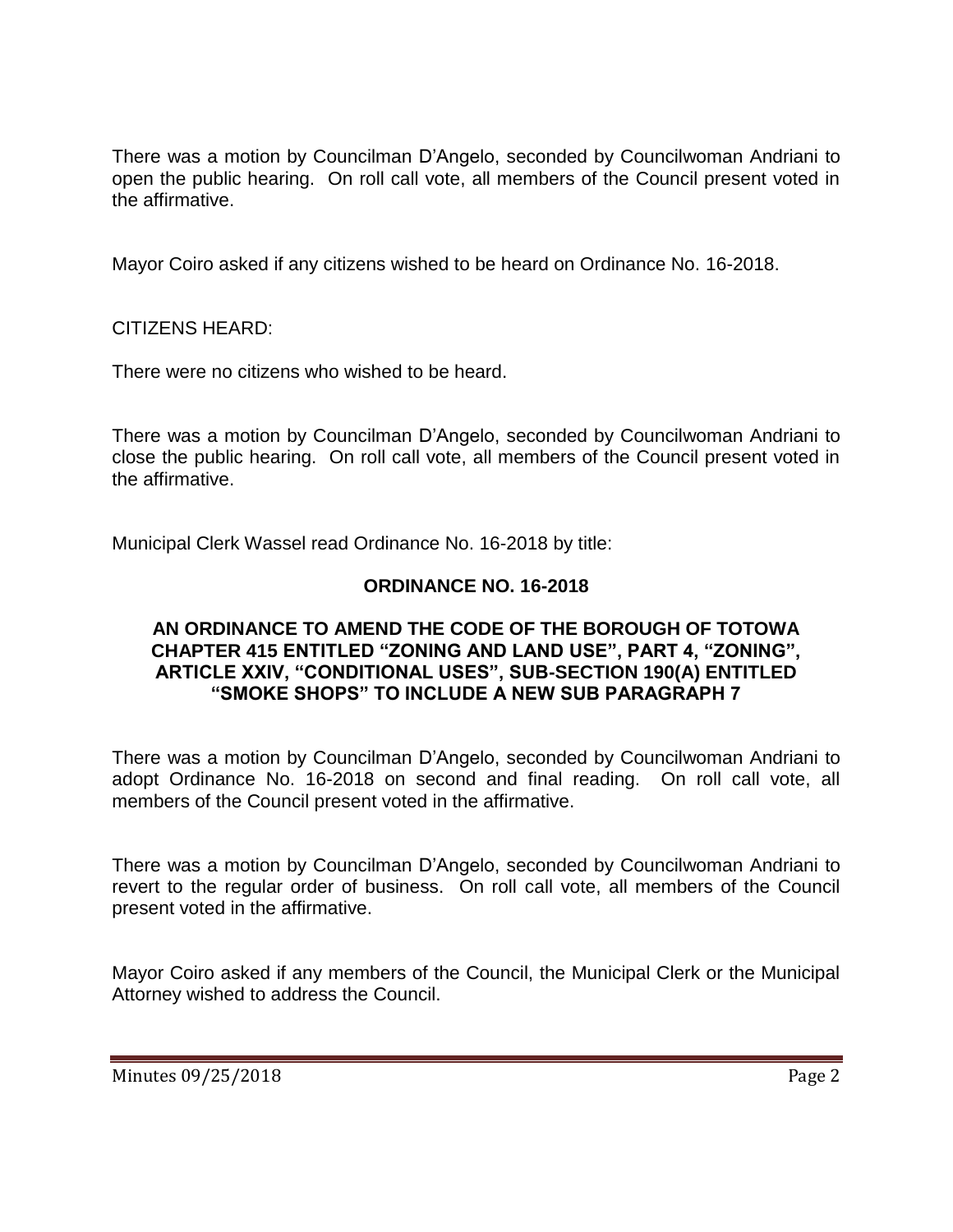Councilwoman Andriani: Announced that, 1) On October 6<sup>th</sup>, the Library will be having a Used Clothing Drive and a Paper Shredding Event from 10:00 a.m. – 1:00 p.m.; 2) On October 20<sup>th</sup> we will be sponsoring our 4<sup>th</sup> Annual Community Health and Wellness Fair at the PAL from 10:00 a.m. – 1:00 p.m.

# CITIZENS HEARD:

Mike Mahometa, 269 Lincoln Avenue: Requested an expansion of the drainage system at the PAL which runs behind the homes on Lincoln Avenue. DPW Superintendent Jim Niland: Responded that he has some information and would like to meet with the Public Works Committee to discuss.

There was a motion by Councilman D'Angelo, seconded by Councilwoman Andriani to approve the Minutes of the Mayor and Council for the meeting of September 11, 2018. On roll call vote, all members of the Council present voted in the affirmative.

COMMITTEE ON FINANCE:

There was a motion by Councilman Picarelli, seconded by Councilman D'Angelo to approve Resolution No. 2018-20 for the payment of bills. On roll call vote, all members of the Council present voted in the affirmative.

There was a motion by Councilman Picarelli, seconded by Councilman D'Angelo to adopt the following Resolution To Acknowledge Receipt Of And Accept The 2017 Audit Corrective Action Plan. On roll call vote, all members of the Council present voted in the affirmative.

# RESOLUTION NO. 107-2018

### RESOLUTION TO ACKNOWLEDGE RECEIPT OF AND ACCEPT THE 2017 AUDIT CORRECTIVE ACTION PLAN

WHEREAS, by Resolution No. 20-2018 dated January 1, 2018, the Mayor and Council of the Borough of Totowa authorized the firm of Lerch, Vinci & Higgins, LLP, 17-17 Route 208, Fair Lawn, New Jersey 07410, to serve as the Municipal Auditor for the Borough of Totowa; and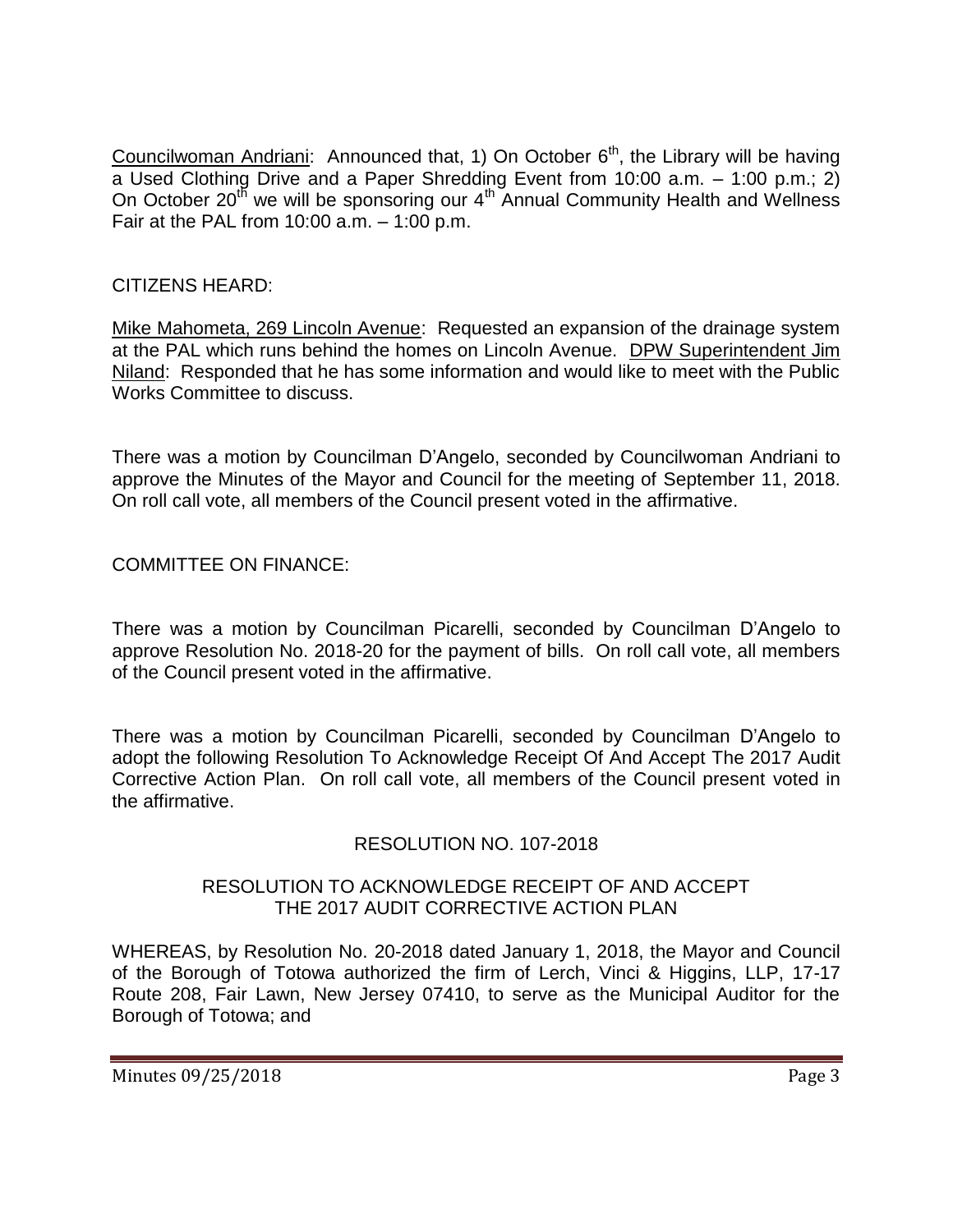WHEREAS, the professional services to be provided by the Municipal Auditor include but are not limited to auditing the financial statements for the Borough of Totowa; preparing the unaudited annual financial statement; review and certification of the annual budget; and preparing the annual debt statement and performing all general auditing services as needed; and

WHEREAS, the Municipal Auditor has completed the Borough of Totowa, Passaic County, New Jersey Report of Audit Year Ended December 31, 2017; and

WHEREAS, the Municipal Clerk and Chief Financial Officer/Treasurer prepared the 2017 Audit Corrective Action Plan based on the recommendations listed in the Audit Report, a copy of which is on file in the office of the Borough of Totowa Municipal Clerk; and

WHEREAS, copies of the 2017 Audit Corrective Action Plan have been distributed to the Mayor and Council of the Borough of Totowa and the Recommendations and 2017 Audit Corrective Action Plan have been forwarded to all affected personnel.

NOW, THEREFORE, BE IT RESOLVED, that the Mayor and Council of the Borough of Totowa do hereby acknowledge receipt of and accept the 2017 Audit Corrective Action Plan as prepared by the Municipal Clerk and Chief Financial Officer/Treasurer.

There was a motion by Councilman Picarelli, seconded by Councilman D'Angelo to authorize the Borough Attorney and the Borough Clerk to prepare the specs and advertise for the receipt of bids for Solid Waste Collection Services. On roll call vote, all members of the Council present voted in the affirmative.

COMMITTEE ON PUBLIC SAFETY:

There was a motion by Councilman D'Angelo, seconded by Councilman Capo to approve a grade increase for Patrol Officer Sean Williams from Grade 3 to Grade 2. On roll call vote, all members of the Council present voted in the affirmative.

There was a motion by Councilman D'Angelo, seconded by Councilman Capo to approve a grade increase for Patrol Officer Jack Pohlman from Grade 6 to Grade 5. On roll call vote, all members of the Council present voted in the affirmative.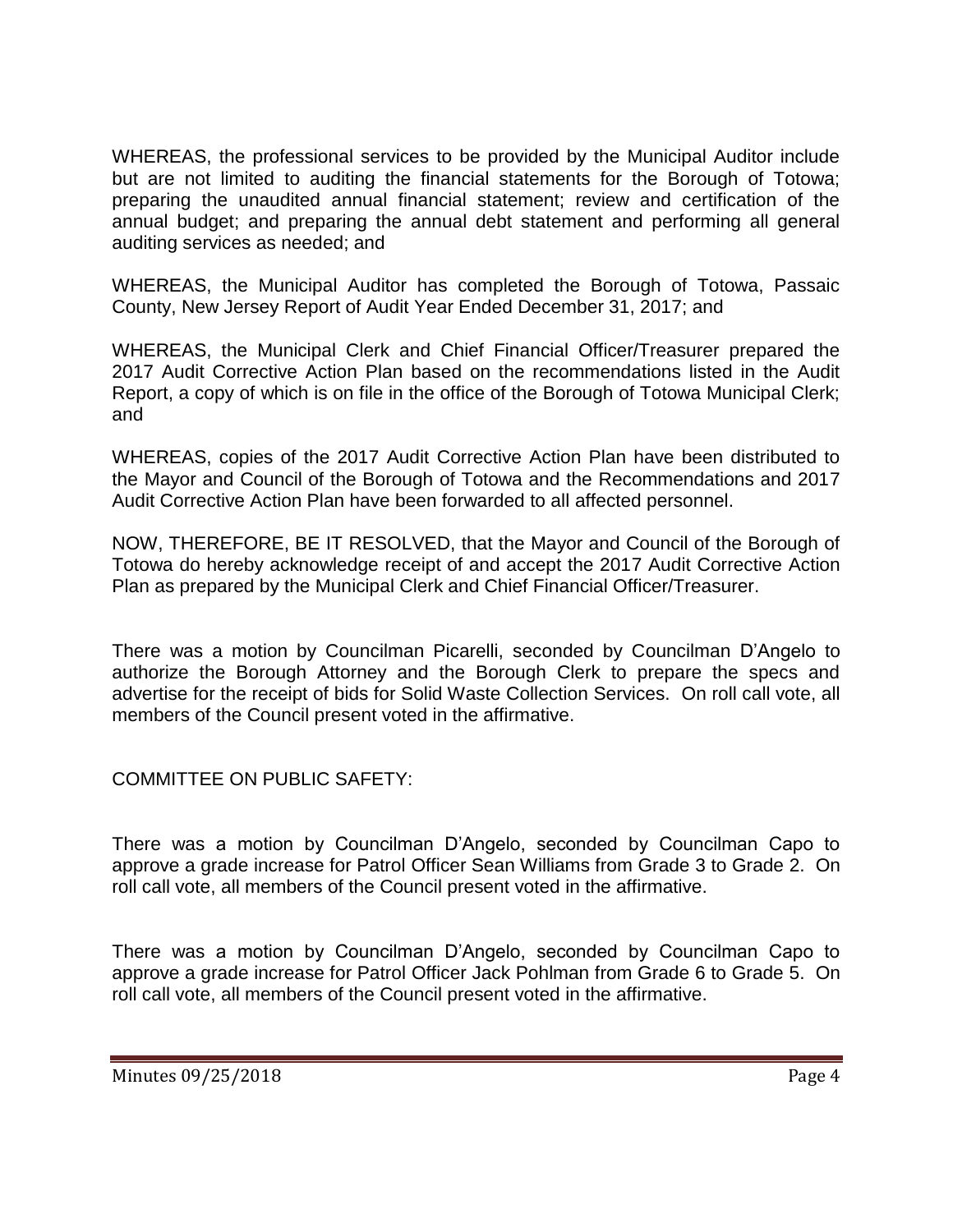There was a motion by Councilman D'Angelo, seconded by Councilman Capo to adopt the following Resolution Authorizing The Purchase And Delivery Of A New Ladder Truck From The Houston-Galveston Area Council Cooperative. On roll call vote, all members of the Council present voted in the affirmative.

# RESOLUTION NO. 108-2018

#### RESOLUTION AUTHORIZING THE PURCHASE AND DELIVERY OF A NEW LADDER TRUCK FROM THE HOUSTON-GALVESTON AREA COUNCIL COOPERATIVE

WHEREAS, the Borough of Totowa Fire Chief has recommended the purchase of a new Aerial Ladder Fire Truck for the protection of life and property of the residents of the Borough of Totowa; and

WHEREAS, more specifically, the Fire Chief has recommended the purchase of one (1) new Cyclone II 100' Aerial Ladder from the Houston-Galveston Area Council Cooperative ("H-GAC"); and

WHEREAS, H-GAC Contract No. FS12-17 has been awarded to Absolute Fire Protection Co., Inc., 280 Hamilton Boulevard, South Plainfield, New Jersey 07080 for the purchase of Ladder Trucks and all related equipment; and

WHEREAS, Absolute Fire Protection Co., Inc. has submitted a proposal dated April 19, 2018 for the purchase and delivery of one (1) new Cyclone II 100' Aerial Ladder in the amount of \$1,072,359.00, a copy of which is one file in the office of the Borough of Totowa Municipal Clerk; and

WHEREAS, by Resolution No. 94-2018 dated August 28, 2018, the Mayor and Council of the Borough of Totowa authorized the intent of the Borough of Totowa to purchase one (1) new Cyclone II 100' Aerial Ladder from Absolute Fire Protection Co., Inc. for a total cost of \$1,072,359.00; and

WHEREAS, the Borough of Totowa advertised the Notice of Intent to Award Contract under a National Cooperative Purchasing Agreement in a local newspaper for a comment period which expired on September 20, 2018; and

WHEREAS, no alternate bids were received during the comment period; and

WHEREAS, the Borough of Totowa's Chief Financial Officer has certified that the funds are available for this purpose; and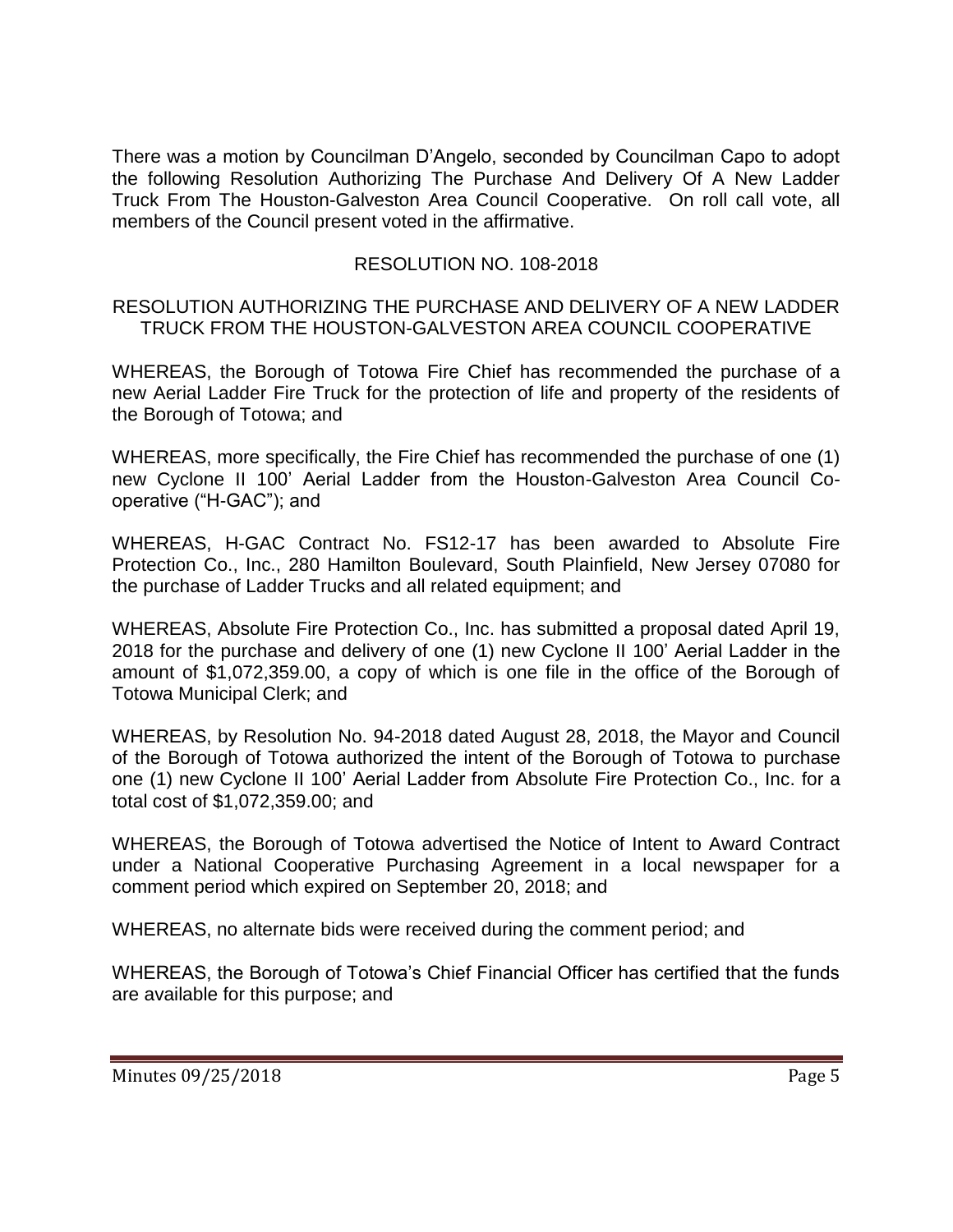WHEREAS, pursuant to the applicable New Jersey State laws, the purchase of this fire apparatus may be authorized without public bidding; and

WHEREAS, the Mayor and Council of the Borough of Totowa desire to authorize the intent to purchase one new (1) new Cyclone II 100' Aerial Ladder.

NOW, THEREFORE, BE IT RESOLVED, that the Mayor and Council of the Borough of Totowa do hereby authorize the Borough of Totowa to purchase one (1) new Cyclone II 100' Aerial Ladder from Absolute Fire Protection Co., Inc. for a total cost of \$1,072,359.00.

BE IT FURTHER RESOLVED, that this purchase will be authorized in accordance with the unit pricing terms and conditions set forth in H-GAC Contract No. FS12-17.

BE IT FURTHER RESOLVED, that the Mayor and Municipal Council of the Borough of Totowa do hereby authorize the Municipal Clerk and Fire Chief to execute any and all instruments relating thereto.

There was a motion by Councilman D'Angelo, seconded by Councilman Capo to table until the next meeting the Resolution Approving Agreement Between The Borough Of Totowa And PBA Local No. 80 Of The Borough Of Totowa Police Department January 1, 2018 Through December 31, 2020. On roll call vote, all members of the Council present voted in the affirmative.

COMMITTEE ON PUBLIC WORKS:

There was no report.

COMMITTEE ON ENGINEERING & PUBLIC PROPERTY:

There was a motion by Councilman Capo, seconded by Councilwoman Andriani to adopt the following Resolution Authorizing The Borough Of Totowa To Renew The Lease Agreement With FYC Recycling, LLC For A Portion Of Property Identified As Lot 2, Block 170.02, Parcel "A" On Maltese Drive. On roll call vote, all members of the Council present voted in the affirmative.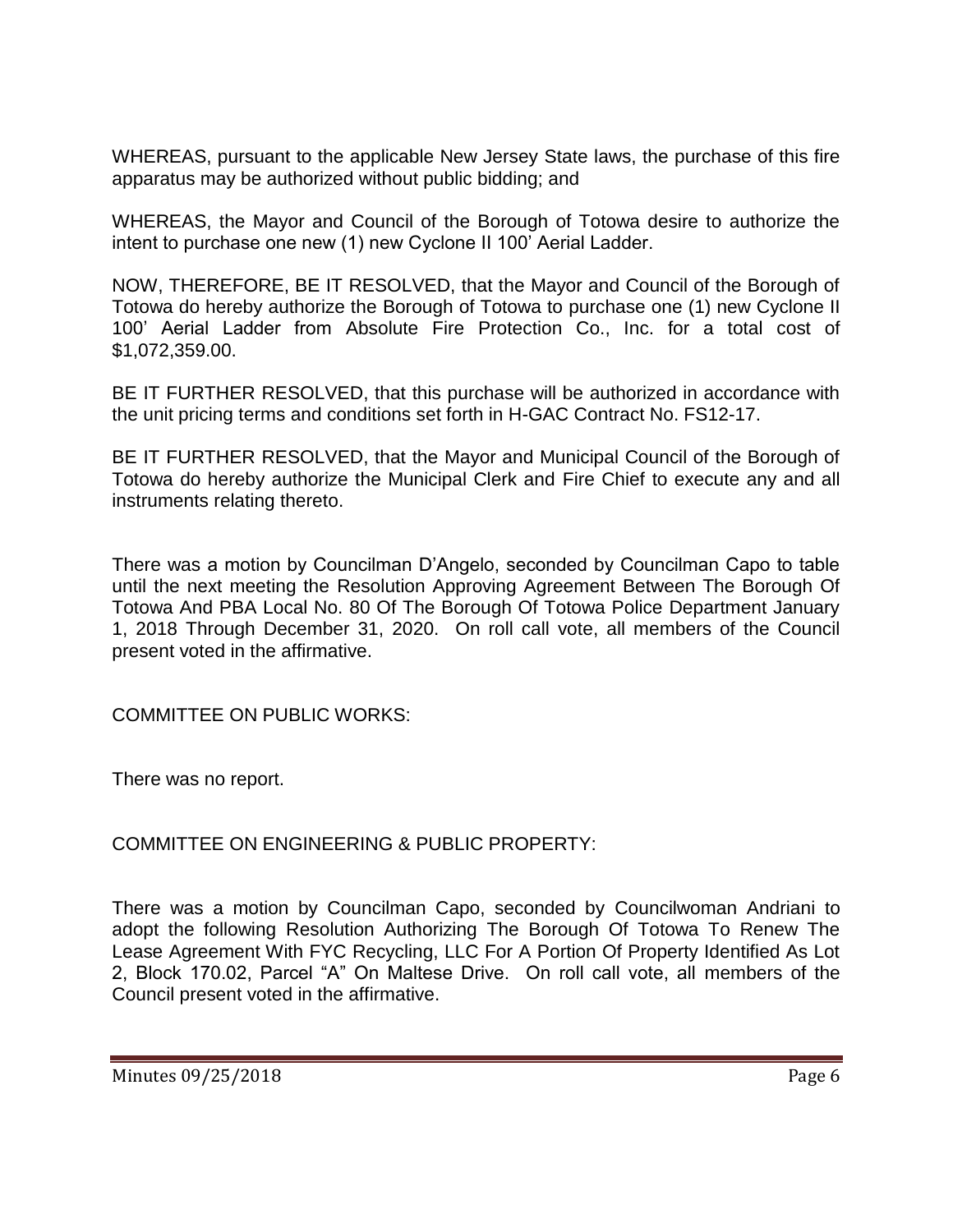# RESOLUTION NO. 109-2018

#### RESOLUTION AUTHORIZING THE BOROUGH OF TOTOWA TO RENEW THE LEASE AGREEMENT WITH FYC RECYCLING, LLC FOR A PORTION OF PROPERTY IDENTIFIED AS LOT 2, BLOCK 170.02, PARCEL "A" ON MALTESE DRIVE

WHEREAS, the Borough of Totowa is the owner of real property located on Maltese Drive and identified as Lot 2, Block 170.02 on the official tax map of the Borough of Totowa; and

WHEREAS, the Mayor and Council of the Borough have determined that this property is not needed for public use; and

WHEREAS, by Resolution No. 86-2011 dated October 11, 2011, the Mayor and Council of the Borough of Totowa authorized the public leasing of a portion of the property located on Maltese Drive; and

WHEREAS, the Mayor and Council of the Borough of Totowa further determined that bids would be solicited for lease rights on two (2) parcels hereinafter referred to as Parcel "A" and Parcel "B"; and

WHEREAS, bids were solicited for lease rights on two (2) parcels hereinafter referred to as Parcel "A" and Parcel "B" in accordance with specifications entitled "Specifications for Leasing of Portions of Property Identified as Lot 2, Block 170.02, Borough of Totowa, County of Passaic, New Jersey 2011"; and

WHEREAS, by Resolution No. 105-2011 dated December 13, 2011, the Mayor and Council of the Borough did authorize the Borough of Totowa to enter into a lease agreement with FYC Recycling, LLC, 63 Hudson Avenue, Totowa, New Jersey 07512 for a five (5) year lease for a portion of the property identified as Parcel "A"; and

WHEREAS, the terms of the lease agreement include an option to renew for three (3) periods of five (5) year terms subject to the same terms and conditions of the original lease; and

WHEREAS, FYC Recycling, LLC has submitted a letter dated September 17, 2018 requesting to exercise the option to renew the Parcel "A" lease agreement for a second five (5) year term, a copy of which is on file in the office of the Borough of Totowa Municipal Clerk; and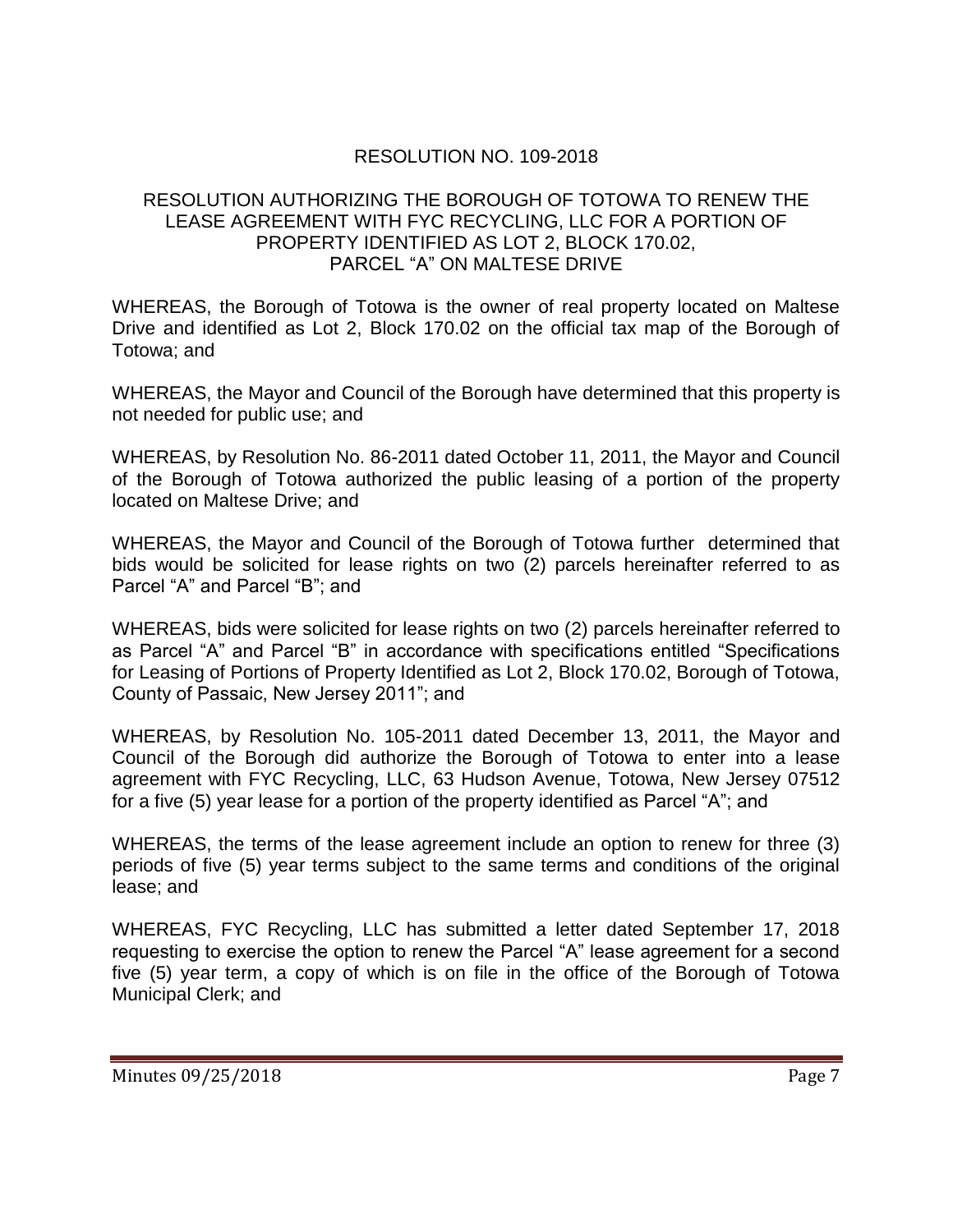WHEREAS, the Mayor and Council of the Borough desire to renew the term of the lease agreement with FYC Recycling, LLC for Parcel "A" for an additional five (5) year term subject to the same terms and conditions of the original lease.

NOW, THEREFORE, BE IT RESOLVED, that the Mayor and Council of the Borough of Totowa do hereby authorize the renewal of the lease agreement with FYC Recycling, LLC for a five (5) year lease for a portion of the property identified as Lot 2, Block 170.02, Parcel "A" on Maltese Drive.

BE IT FURTHER RESOLVED that the Municipal Council of the Borough of Totowa does hereby authorize the Mayor and Municipal Clerk to execute any and all necessary instruments relating thereto.

There was a motion by Councilman Capo, seconded by Councilwoman Andriani to accept the following bids for the Purchase And Delivery Of Decorative Lamp Post Wreaths. On roll call vote, all members of the Council present voted in the affirmative.

Company Bid Amount Rileighs Outdoor Décor **\$335.00** Bethlehem, PA 18018

Upon the recommendation of the Committee, there was a motion by Councilman Capo, seconded by Councilwoman Andriani to adopt the following resolution to award the contract to the lowest responsible bidder for the Purchase And Delivery Of Decorative Lamp Post Wreaths. On roll call vote, all members of the Council present voted in the affirmative.

## RESOLUTION NO. 110-2018

#### RESOLUTION AUTHORIZING CONTRACT FOR THE PURCHASE AND DELIVERY OF DECORATIVE WREATHS

WHEREAS, the Borough of Totowa Department of Public Works ("DPW") Superintendent has recommended that new decorative lamp post wreaths be purchased for the Borough of Totowa; and

WHEREAS, the Borough of Totowa DPW will be responsible for placing the wreaths on the lamp posts; and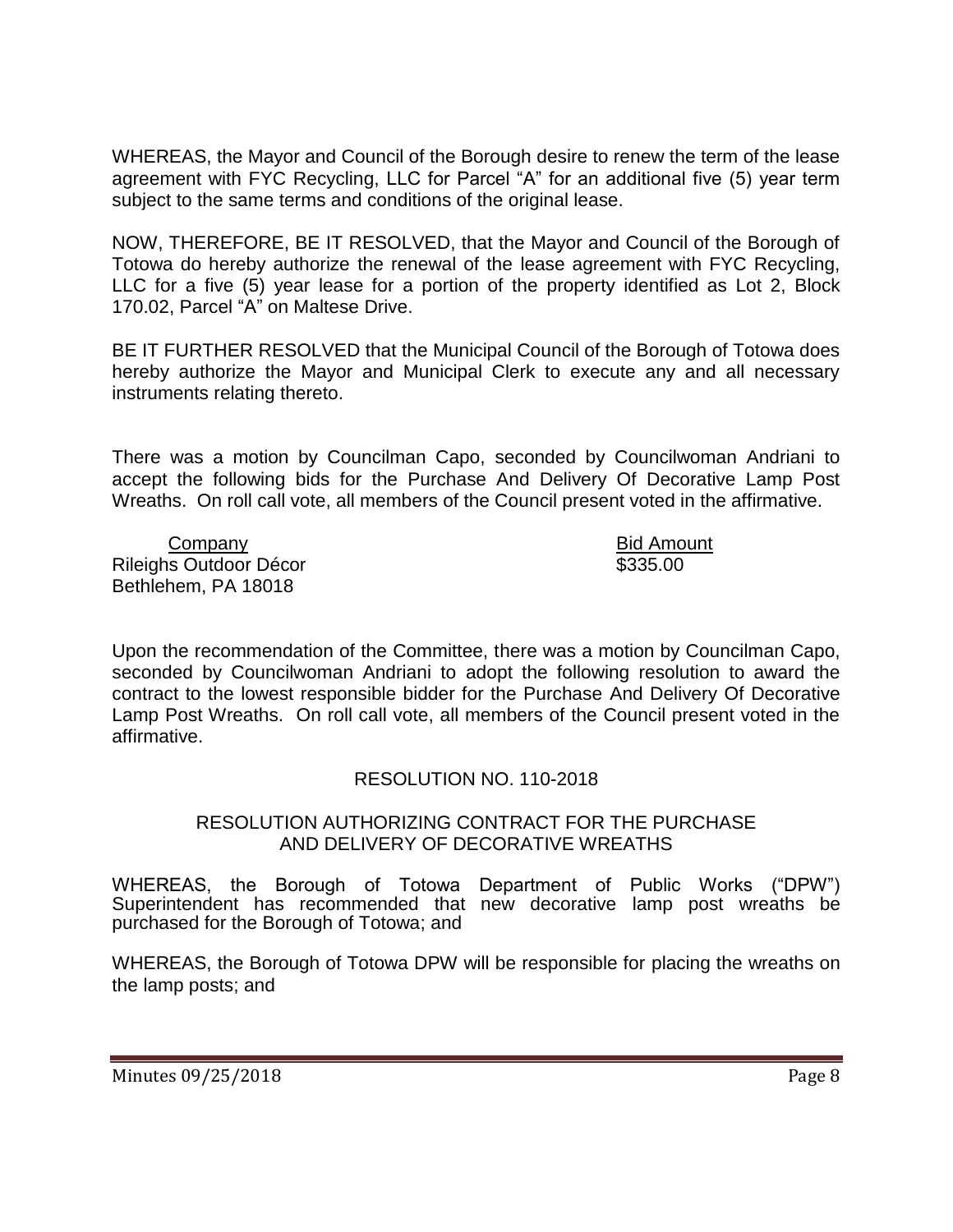WHEREAS, the Mayor and Council of the Borough of Totowa have determined that there is a need for these wreaths which will be placed on lamp posts throughout the municipality; and

WHEREAS, the Mayor and Council of the Borough of Totowa did advertise for receipt of sealed bids in accordance with the specifications entitled "Specifications for the Purchase and Delivery of Decorative Lamp Post Wreaths for the Borough of Totowa, County of Passaic, New Jersey, 2018"; and

WHEREAS, the Borough of Totowa did receive sealed bids at its Municipal Building on September 19, 2018; and

WHEREAS, the sole bid was submitted by John Thomas Design Inc. d/b/a Rileighs Outdoor Decor, 1035 North Plymouth Street, Allentown, Pennsylvania 18109 with a bid of \$335.00 per wreath for a 5' Decorative Lamp Post Wreath Model LP-320, a copy of which is on file in the office of the Borough of Totowa Municipal Clerk; and

WHEREAS, the Mayor and Council of the Borough of Totowa have determined that the bid submitted by Rileighs Outdoor Décor be accepted as the lowest responsible bid.

NOW, THEREFORE, BE IT RESOLVED, that the Mayor and Council of the Borough of Totowa do hereby accept the bid of Rileighs Outdoor Decor for the purchase and delivery of 5' decorative lamp post wreaths in the amount of \$335.00 per wreath for the Borough of Totowa as the lowest responsible bid.

BE IT FURTHER RESOLVED, that the Municipal Council of the Borough of Totowa does hereby authorize the Mayor and Municipal Clerk to execute any and all necessary instruments relating thereto.

A letter was received from the Passaic Valley Elks Lodge #2111 BPOE requesting permission to have Fellner Place – in front of their premises – closed for a fundraiser on Sunday, September 30, 2018. There was a motion by Councilman Capo, seconded by Councilwoman Andriani to approve their request. On roll call vote, all members of the Council present voted in the affirmative.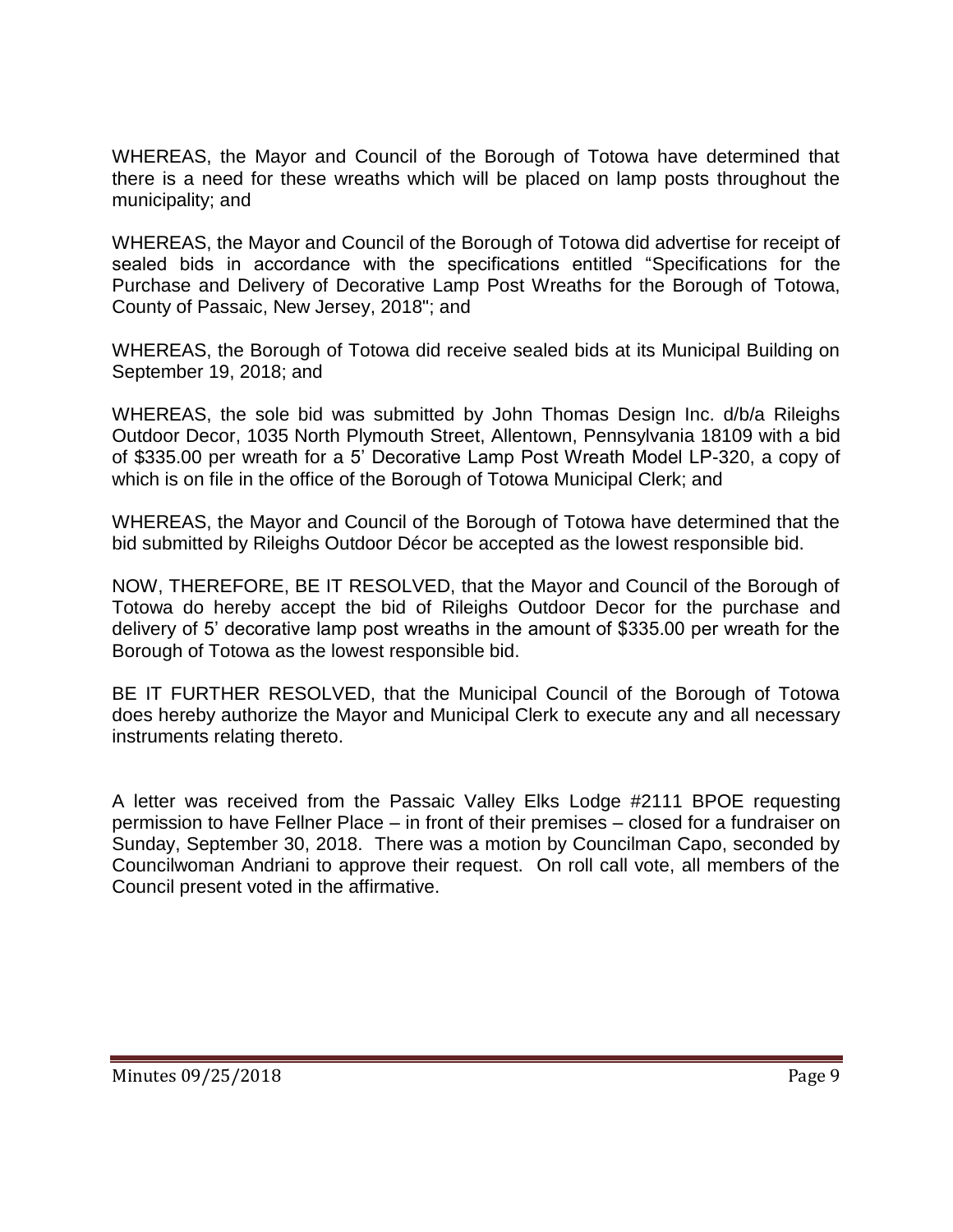# STREET CLOSING AUTHORIZED BY THE MAYOR

Under the authority vested in me as Mayor of the Borough of Totowa, County of Passaic, State of New Jersey, by virtue of N.J.S.A. 40A:60-3 and the Code of the Borough of Totowa Chapter No. 398-42, I, Mayor John Coiro, do hereby order and direct that Fellner Place in front of Passaic Valley Elks Lodge #2111 – from Cumberland Avenue to Shepherds Lane – be closed to vehicular traffic from 9:00 a.m. to 7:00 p.m. on Sunday, September 30, 2018. I further direct that proper signs and barriers be erected at both ends of the street and that the Totowa Police Department control and regulate, as well as enforce, this regulation.

## COMMITTEE ON LIAISON & INSPECTION:

There was a motion by Councilwoman Andriani, seconded by Councilman Bucher to adopt the following Resolution Endorsing The Housing Element And Fair Share Plan For The Borough Of Totowa. On roll call vote, all members of the Council present voted in the affirmative.

## RESOLUTION NO. 111-2018

### RESOLUTION ENDORSING THE HOUSING ELEMENT AND FAIR SHARE PLAN FOR THE BOROUGH OF TOTOWA

WHEREAS, in accordance with the Mount Laurel Doctrine every municipality has a constitutional obligation to create a realistic opportunity for producing a fair share of the regional present and prospective need for housing low and moderate income families; and

WHEREAS, the New Jersey Supreme Court issued a Decision and Order on March 10, 2015, In Re Adoption of N.J.A.C. 5:96 & 5:97 by the Council on Affordable Housing, 221 N.J. 1 (2015) (Mount Laurel IV), wherein the Court held that because COAH failed to adopt amended Third Round Rules, constitutional compliance cannot be evaluated under COAH's jurisdiction which thereby rendered the FHA's exhaustion of administration remedies futile; and

WHEREAS, the New Jersey Supreme Court in Mount Laurel IV ordered that the Courts may resume their role as the forum of first instance for evaluating compliance with Mount Laurel obligations; and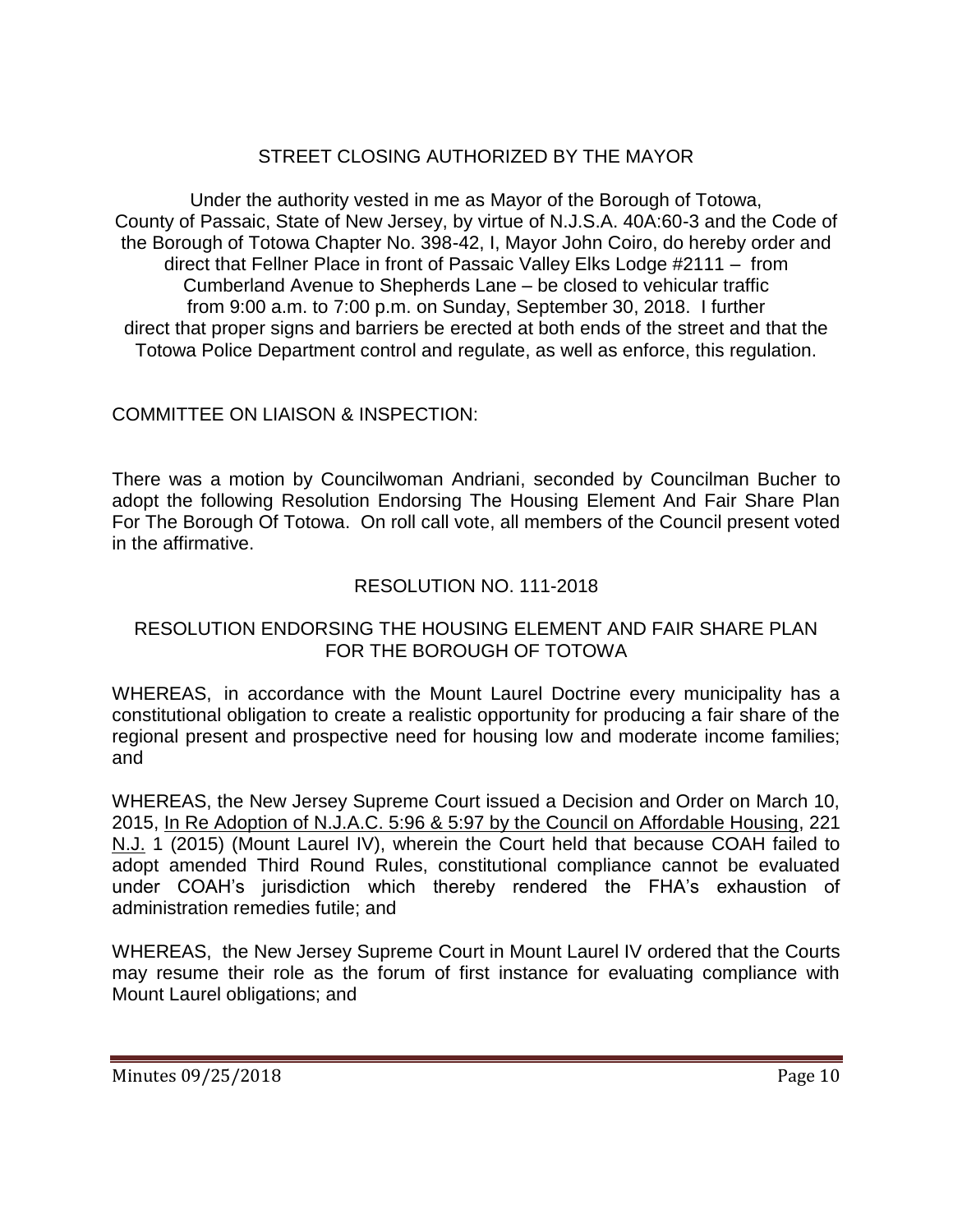WHEREAS, in accordance with Mount Laurel IV, the Borough of Totowa filed a Declaratory Judgment action with the Court on July 7, 2015 under Docket No. PAS-L-2406-15; and

WHEREAS, this matter is being case managed by the Honorable Thomas F. Brogan, P.J.Cv. who, after having conducted a Fairness Hearing on May 24, 2018, entered a Conditional Order of Compliance and Approval of a Settlement Agreement between the Borough of Totowa and Fair Share Housing Center which Order is dated June 20, 2018; and

WHEREAS, the June 20, 2018 Court Order, inter alia, approved the Settlement Agreement with Fair Share Housing Center, and extended the period of temporary immunity through the day following the completion of the final hearing for a Final Judgment of Compliance and Repose which is scheduled before the Court on December 13, 2018; and

WHEREAS, pursuant to the Order of June 20, 2018, the Borough of Totowa was required to submit a Housing Element and Fair Share Plan (HEFSP) to the Court in advance of the December 13, 2018 final hearing date before the Court; and

WHEREAS, the Borough of Totowa retained Maser Consulting, P.A. (Darlene A. Green, P.P., AICP) to prepare a HEFSP; and

WHEREAS, Maser Consulting, P.A. has prepared a HEFSP dated August 23, 2018 which has been reviewed by the Borough of Totowa Planning Board on September 13, 2018 and who has determined by Resolution memorialized on September 13, 2018 that the HEFSP is consistent with the goals and objectives of the Borough of Totowa's Master Plan; and

WHEREAS, a copy of the HEFSP has also been submitted to the Special Master (Christine A. Cofone, P.P., AICP); and

WHEREAS, the Planning Board has adopted the HEFSP as an amendment to the Borough of Totowa Master Plan as part of the Master Plan approval process in accordance with the requirements of the Municipal Land Use Law; and

WHEREAS, the Governing Body has reviewed the HEFSP and in accordance with the adoption of the HEFSP by the Planning Board, the Governing Body endorses the HEFSP.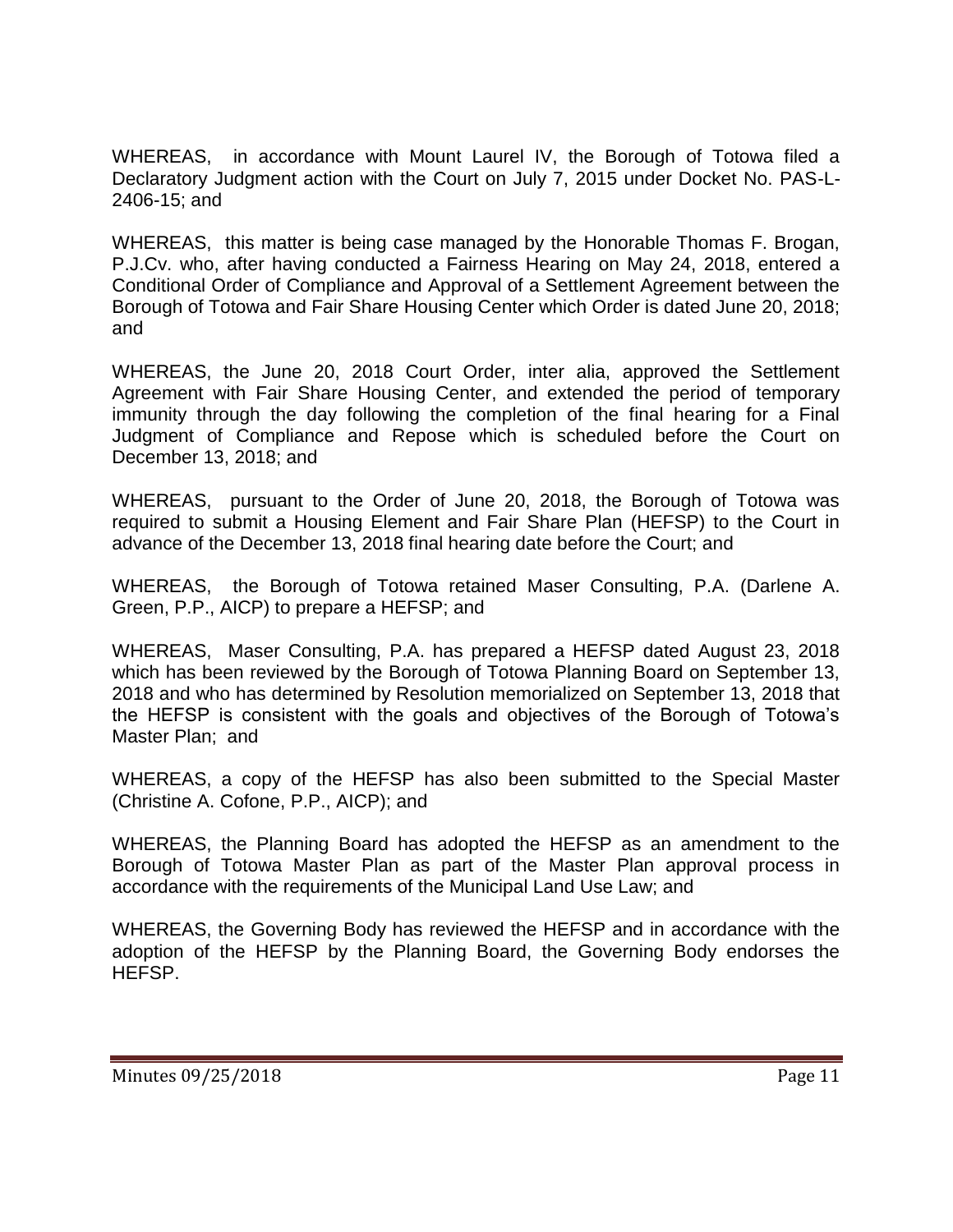NOW, THEREFORE, BE IT RESOLVED, that the Mayor and Council of the Borough of Totowa ("Governing Body") hereby endorses the HEFSP prepared by Maser Consulting, P.A. dated August 23, 2018.

There was a motion by Councilwoman Andriani, seconded by Councilman Bucher to adopt the following Resolution Adopting An Affordable Housing Spending Plan For The Borough Of Totowa. On roll call vote, all members of the Council present voted in the affirmative.

## RESOLUTION NO. 112-2018

#### RESOLUTION ADOPTING AN AFFORDABLE HOUSING SPENDING PLAN FOR THE BOROUGH OF TOTOWA

WHEREAS, in accordance with the Mount Laurel Doctrine every municipality has a constitutional obligation to create a realistic opportunity for producing a fair share of the regional present and prospective need for housing low and moderate income families; and

WHEREAS, the New Jersey Supreme Court issued a Decision and Order on March 10, 2015, In Re Adoption of N.J.A.C. 5:96 & 5:97 by the Council on Affordable Housing, 221 N.J. 1 (2015) (Mount Laurel IV), wherein the Court held that because COAH failed to adopt amended Third Round Rules, constitutional compliance cannot be evaluated under COAH's jurisdiction which thereby rendered the FHA's exhaustion of administration remedies futile; and

WHEREAS, the New Jersey Supreme Court in Mount Laurel IV ordered that the Courts may resume their role as the forum of first instance for evaluating compliance with Mount Laurel obligations; and

WHEREAS, in accordance with Mount Laurel IV, the Borough of Totowa filed a Declaratory Judgment action with the Court on July 7, 2015 under Docket No. PAS-L-2406-15; and

WHEREAS, this matter is being case managed by the Honorable Thomas F. Brogan, P.J.Cv., who, after having conducted a Fairness Hearing on May 24, 2018, entered a Conditional Order of Compliance and Approval of a Settlement Agreement between the Borough of Totowa and Fair Share Housing Center which Order is dated June 20, 2018; and;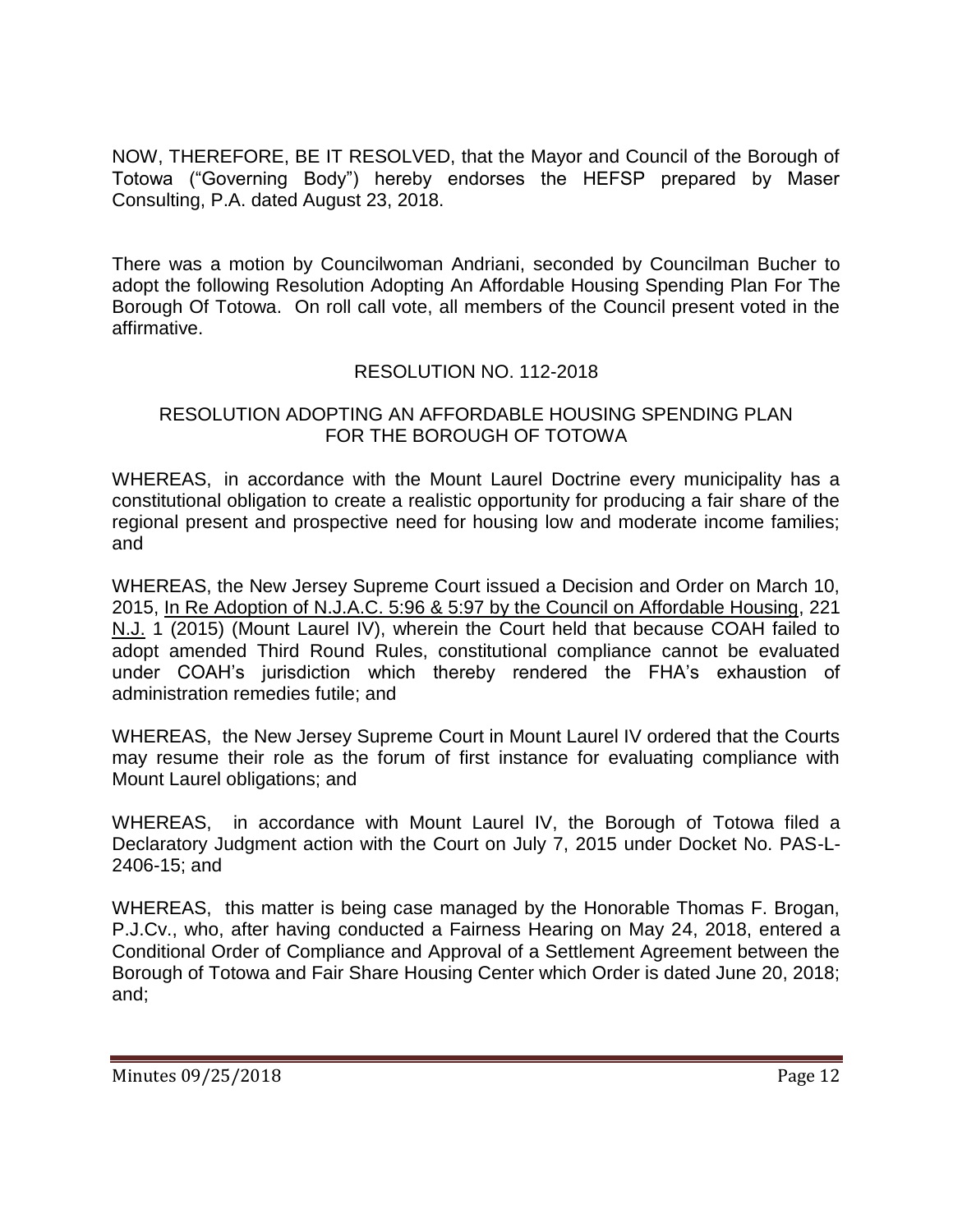WHEREAS, the June 20, 2018 Court Order, inter alia, approved the Settlement Agreement with Fair Share Housing Center, and extended the period of temporary immunity through the day following the completion of the final hearing for a Final Judgment of Compliance and Repose which is scheduled before the Court on December 13, 2018; and

WHEREAS, pursuant to the Order of June 20, 2018, the Borough of Totowa was required to submit an Affordable Housing Spending Plan to the Court in advance of the December 13, 2018 final hearing date before the Court; and

WHEREAS, the Borough of Totowa retained Maser Consulting, P.A. (Darlene A. Green, P.P., AICP) to prepare an Affordable Housing Spending Plan; and

WHEREAS, Maser Consulting, P.A. has prepared an Affordable Housing Spending Plan to be incorporated into the HEFSP dated August 23, 2018; and

WHEREAS, a copy of the Affordable Housing Spending Plan has also been submitted to the Special Master (Christine A. Cofone, P.P., AICP); and

WHEREAS, the Governing Body has reviewed the Affordable Housing Spending Plan and in accordance with the June 20, 2018 Court Order, the Governing Body adopts the Affordable Housing Spending Plan.

NOW, THEREFORE, BE IT RESOLVED, that the Mayor and Council of the Borough of Totowa ("Governing Body") hereby adopts the Affordable Housing Spending Plan prepared by Maser Consulting, P.A. incorporated in the HEFSP dated August 23, 2018.

COMMITTEE ON LEGISLATION & ORDINANCES:

There was a motion by Councilwoman Palazzo, seconded by Councilman Picarelli to introduce on first reading, refer to the Planning Board for their review and comments and advertise for public hearing the following entitled ordinance. On roll call vote, all members of the Council present voted in the affirmative.

# **ORDINANCE NO. 17-2018**

**AN ORDINANCE TO AMEND THE CODE OF THE BOROUGH OF TOTOWA CHAPTER 415 ENTITLED "ZONING AND LAND USE", ARTICLE IV, "FEES AND ESCROW", SECTION 14, "DEVELOPMENT FEES"**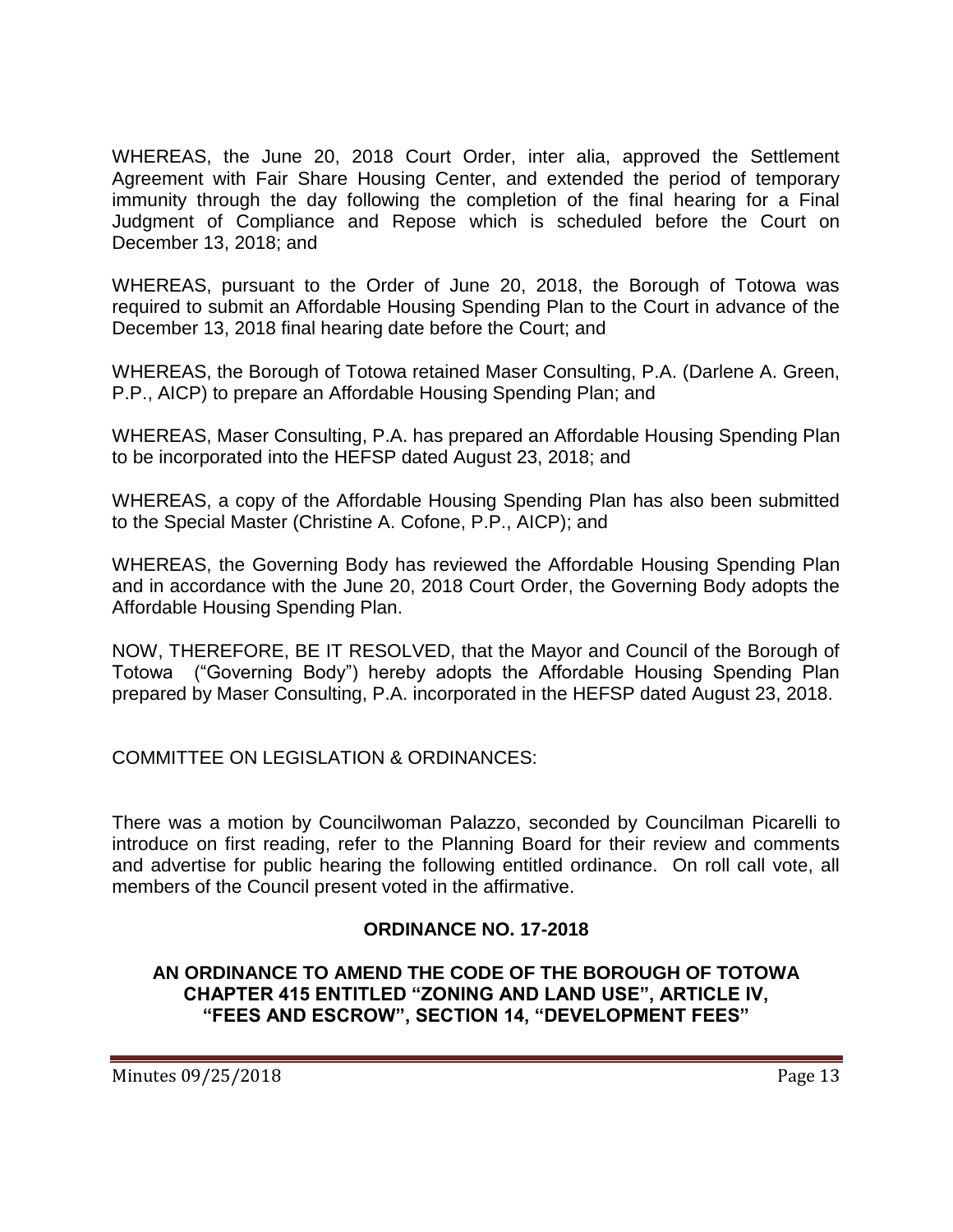There was a motion by Councilwoman Palazzo, seconded by Councilman Picarelli to introduce on first reading, refer to the Planning Board for their review and comments and advertise for public hearing the following entitled ordinance. On roll call vote, all members of the Council present voted in the affirmative.

### **ORDINANCE NO. 18-2018**

#### **AN ORDINANCE TO AMEND THE CODE OF THE BOROUGH OF TOTOWA CHAPTER 415 ENTITLED "ZONING AND LAND USE", ARTICLE XVI, "REGULATIONS APPLICABLE TO ALL DISTRICTS" TO CREATE A NEW SUBSECTION 130.1, "AFFORDABLE HOUSING REGULATIONS", SUBSECTION 130.2, "MUNICIPAL HOUSING LIAISON", SUBSECTION 130.3, "ADMINISTRATIVE AGENT", SUBSECTION 130.4, "AFFIRMATIVE MARKETING REQUIREMENTS, SUBSECTION 130.5, "ENFORCEMENT", AND SUBSECTION 130.6, "APPEALS"**

There was a motion by Councilwoman Palazzo, seconded by Councilman Picarelli to approve the Application For Social Affair Permit from the State Of New Jersey Division Of Alcoholic Beverage Control for the Passaic Valley Elks Lodge #2111 BPOE to be held on October 7, 2018 from 9:00 a.m. – 11:30 p.m. On roll call vote, all members of the Council present voted in the affirmative.

There was a motion by Councilwoman Palazzo, seconded by Councilman Picarelli to approve Bingo License Application No. 2110 & Raffle License Application No. 2111 for the Mental Health Clinic of Passaic for a Bingo and On-Premise 50/50 to be held on October 14, 2018 at The PAL. On roll call vote, all members of the Council present voted in the affirmative.

There was a motion by Councilwoman Palazzo, seconded by Councilman Picarelli to approve Raffle License Application Nos. 2112 & 2113 for the Children's Specialized Hospital Foundation for a Tricky Tray and On-Premise 50/50 to be held on October 20, 2018 at The Bethwood. On roll call vote, all members of the Council present voted in the affirmative.

There was a motion by Councilwoman Palazzo, seconded by Councilman Picarelli to approve Raffle License Application Nos. 2114 & 2115 for the Little Falls School #2 PTA for a Tricky Tray and On-Premise 50/50 to be held on November 15, 2018 at The Bethwood. On roll call vote, all members of the Council present voted in the affirmative.